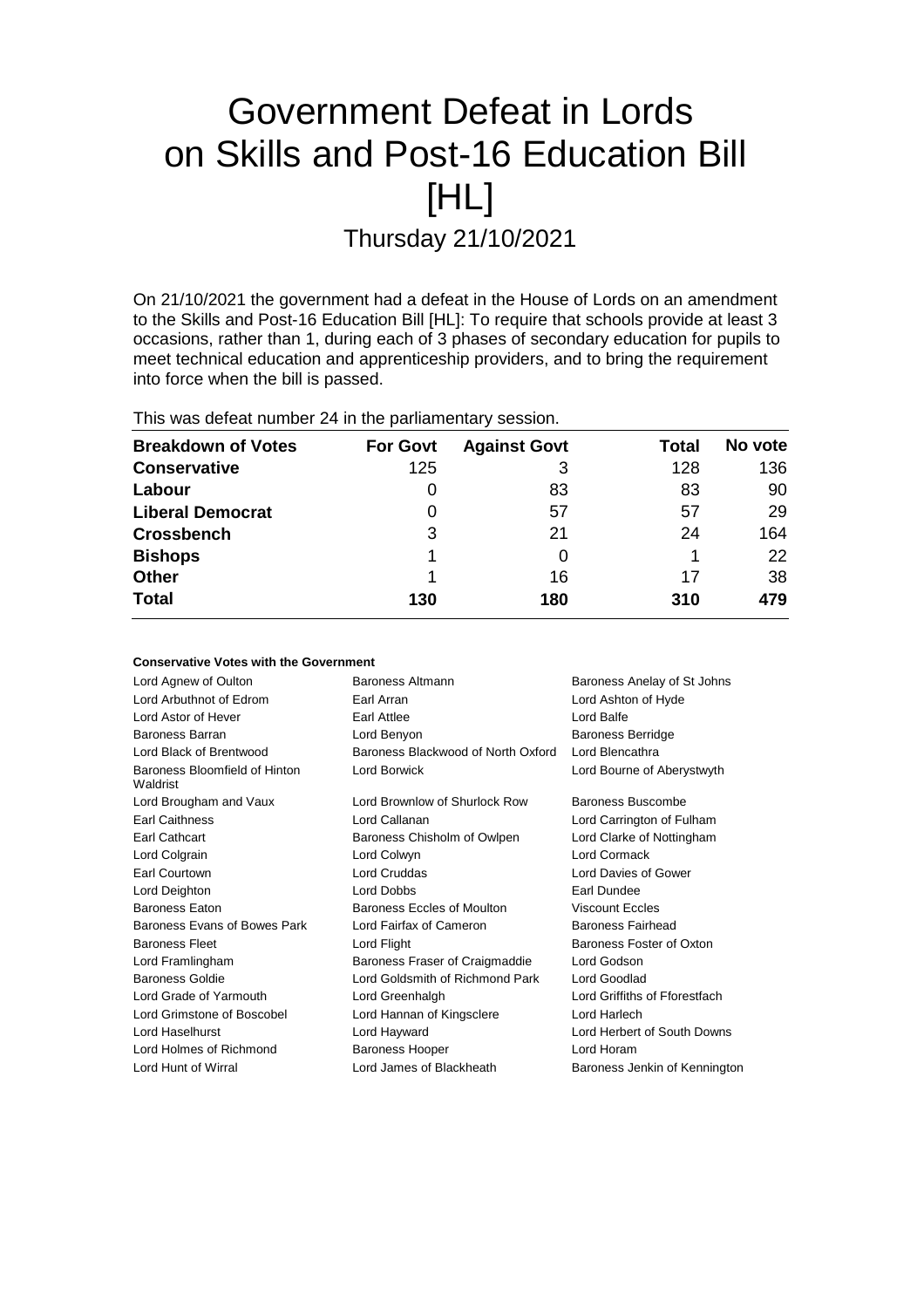| Lord Kamall                    | Lord Keen of Elie                  | Lord Kirkhope o         |
|--------------------------------|------------------------------------|-------------------------|
| Lord Lamont of Lerwick         | Lord Lancaster of Kimbolton        | Lord Lang of Mo         |
| Lord Lansley                   | Lord Lexden                        | Lord Lilley             |
| Lord Mackay of Clashfern       | <b>Baroness Manzoor</b>            | Lord McColl of D        |
| Baroness McIntosh of Pickering | <b>Baroness Meyer</b>              | Lord Moylan             |
| Lord Moynihan                  | Lord Nash                          | <b>Baroness Neville</b> |
| <b>Baroness Neville-Rolfe</b>  | Baroness Nicholson of Winterbourne | Lord O'Shaughr          |
| <b>Baroness Pidding</b>        | Lord Polak                         | Lord Popat              |
| Lord Reay                      | <b>Baroness Redfern</b>            | <b>Viscount Ridley</b>  |
| Lord Robathan                  | Baroness Sanderson of Welton       | Lord Sandhurst          |
| Lord Sarfraz                   | Baroness Scott of Bybrook          | <b>Baroness Secco</b>   |
| Lord Selkirk of Douglas        | Lord Sharpe of Epsom               | Lord Sheikh             |
| Lord Sherbourne of Didsbury    | Lord Shinkwin                      | Earl Shrewsbury         |
| Lord Smith of Hindhead         | <b>Baroness Stedman-Scott</b>      | Lord Stewart of         |
| <b>Baroness Stroud</b>         | Lord Suri                          | Lord Taylor of H        |
| Lord Trefgarne                 | <b>Viscount Trenchard</b>          | Lord True               |
| Lord Udny-Lister               | Baroness Vere of Norbiton          | <b>Baroness Verma</b>   |
| Lord Vinson                    | Lord Wei                           | Lord Wharton of         |
| <b>Lord Willetts</b>           | Lord Wolfson of Tredegar           | Baroness Wyld           |
| Lord Young of Cookham          | Viscount Younger of Leckie         |                         |
|                                |                                    |                         |

**Conservative Votes against the Government** Lord Baker of Dorking **Lord Lucas** Lord Lucas Lord Tugendhat

**Labour Votes with the Government**

#### **Labour Votes against the Government**

Lord Anderson of Swansea Lord Bassam of Brighton Lord Berkeley Baroness Blake of Leeds Baroness Blower Baroness Blower Lord Boateng Lord Bradley Lord Browne of Ladyton Lord Campbell-Savours Lord Carter of Coles **Baroness Chakrabarti** Baroness Chapman of Darlington Lord Coaker Baroness Cohen of Pimlico Lord Collins of Highbury Baroness Corston Baroness Crawley Lord Davies of Stamford Lord Davies of Brixton **Baroness Donaghy Lord Elder** Lord Faulkner of Worcester Lord Foulkes of Cumnock Lord Glasman Baroness Golding Lord Grantchester Lord Griffiths of Burry Port Lord Grocott **Lord Hain** Lord Hain Viscount Hanworth Lord Harris of Haringey **Baroness Hayman of Ullock** Baroness Hayter of Kentish Town Baroness Healy of Primrose Hill Lord Hendy Corporation Baroness Henig Lord Hollick Lord Howarth of Newport Lord Hunt of Kings Heath Lord Jones Lord Jordan Lord Kennedy of Southwark Lord Khan of Burnley Baroness Lawrence of Clarendon Lord Layard Lord Levy **Lord Liddle** Lord Liddle **Lord Lipsey** Baroness Lister of Burtersett Lord Maxton Lord McAvoy Lord McConnell of Glenscorrodale Baroness McIntosh of Hudnall Lord McKenzie of Luton Lord McNicol of West Kilbride Baroness Merron Lord Morgan Baroness Osamor **Baroness Osamor** Lord Pendry **Baroness Pitkeathley** Lord Ponsonby of Shulbrede Baroness Prosser Baroness Quin Baroness Ramsay of Cartvale Baroness Ritchie of Downpatrick Lord Rooker Baroness Sherlock **Exercise Sherlock** Lord Sikka **Baroness Smith of Basildon**<br>
Lord Snape Cord Stroness Symons of Vernha Baroness Thornton Lord Touhig Lord Tunnicliffe Lord West of Spithead **Baroness Wheeler** Baroness Wheeler Baroness Whitaker Baroness Wilcox of Newport Baroness Young of Old Scone

Baroness Adams of Craigielea Lord Adonis Lord Alli

Kirkhope of Harrogate Lang of Monkton McColl of Dulwich ness Neville-Jones O'Shaughnessy ness Seccombe Shrewsbury Stewart of Dirleton Taylor of Holbeach ness Verma Wharton of Yarm

Lord Snape **Viscount Stansgate** Baroness Symons of Vernham Dean